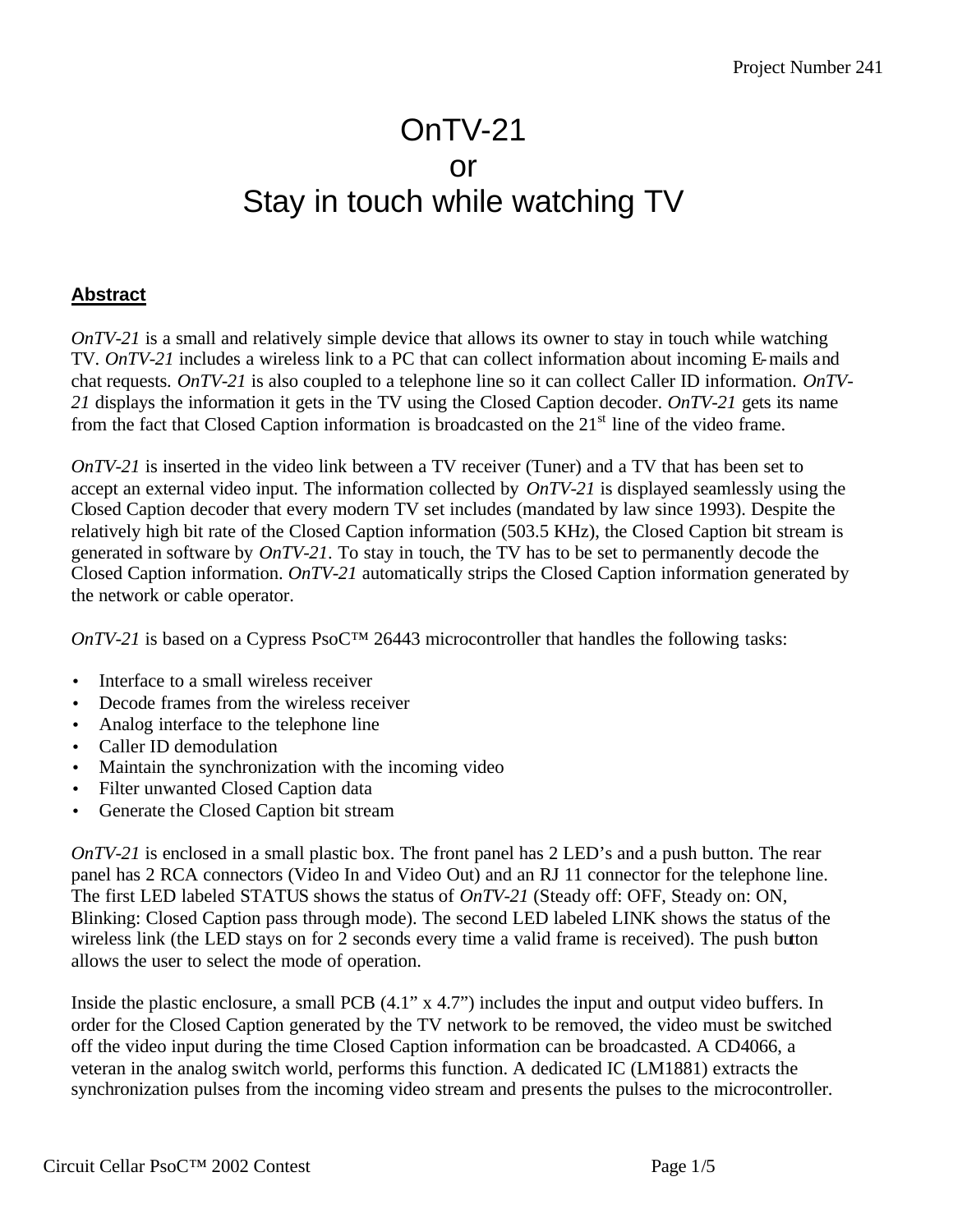An optocoupler-based ring detector and a transformer-based telephone line pick up are connected to the telephone line on one side and to the microcontroller on other side. Finally, a standalone RF receiver operating at 418 MHz provides a link from the house Personal Computer.

With *OnTV-21*, the "couch potato" will be able to stay in touch, without having to check for a potential new E-Mail every 5 minutes. When the telephone rings, a concise message will give the name and phone number of the caller. Will *OnTV-21* return the family TV set to the role it had before the PC?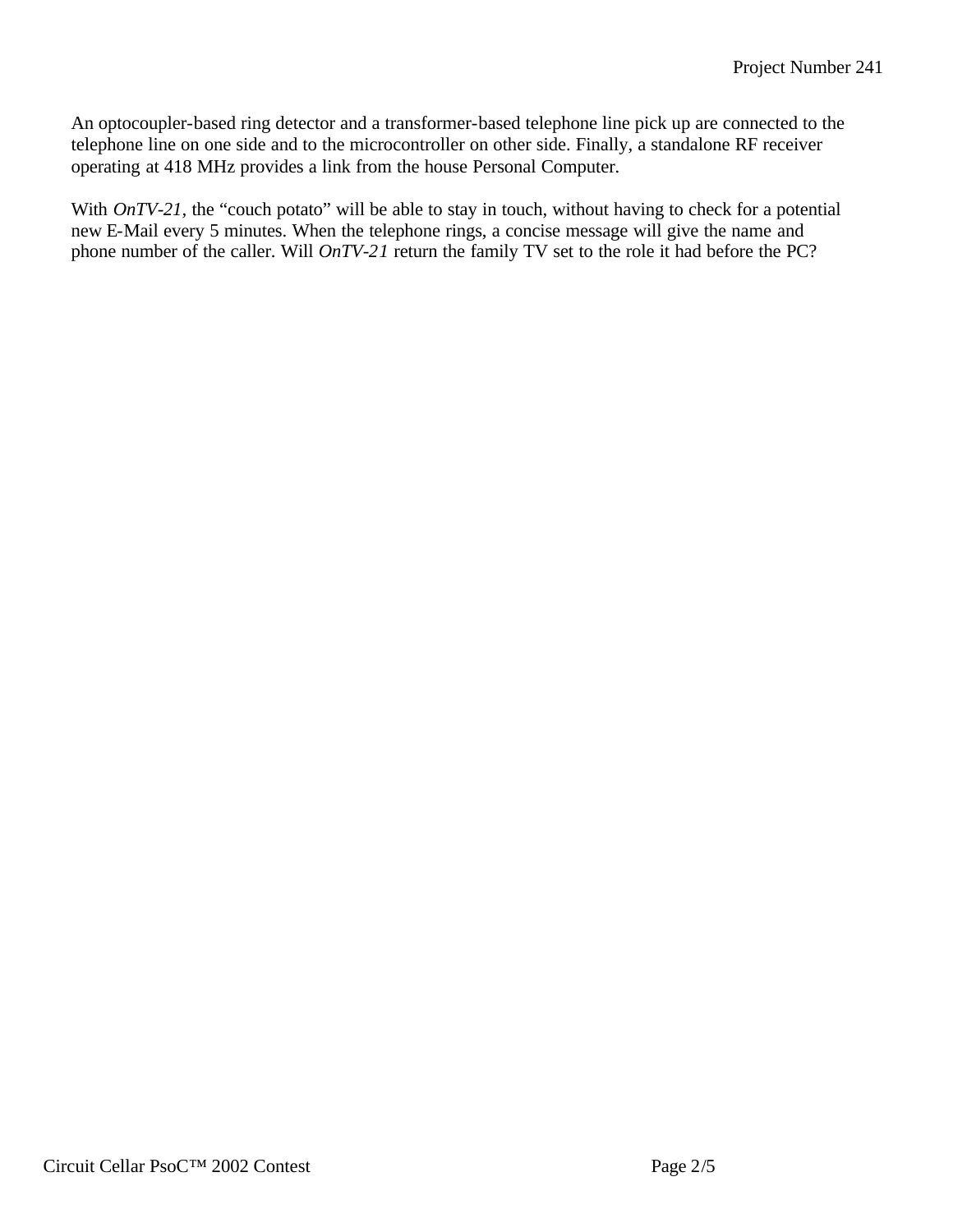## Block Diagrams



**OnTV-21 Block Diagram**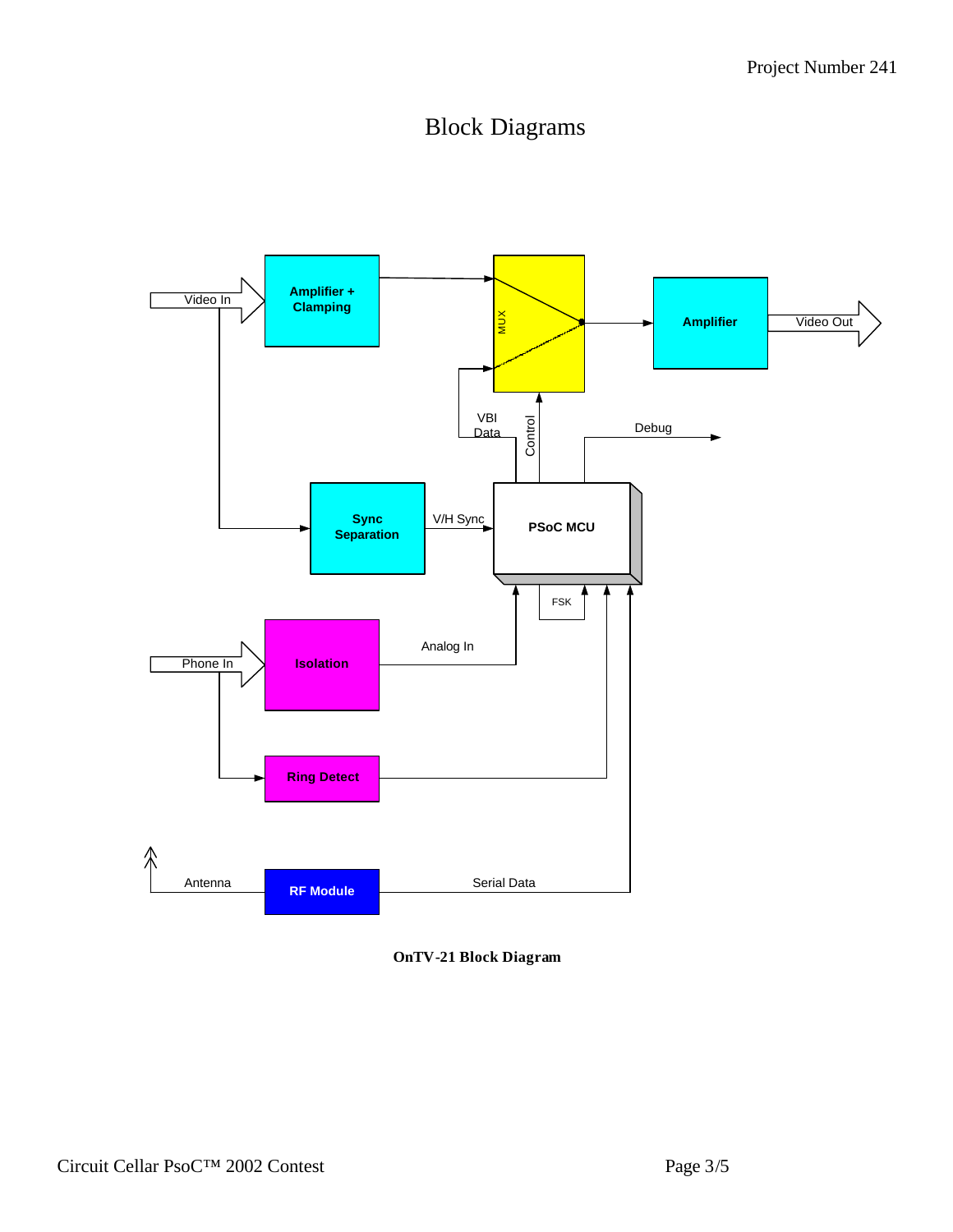

**PsoC Blocks Usage**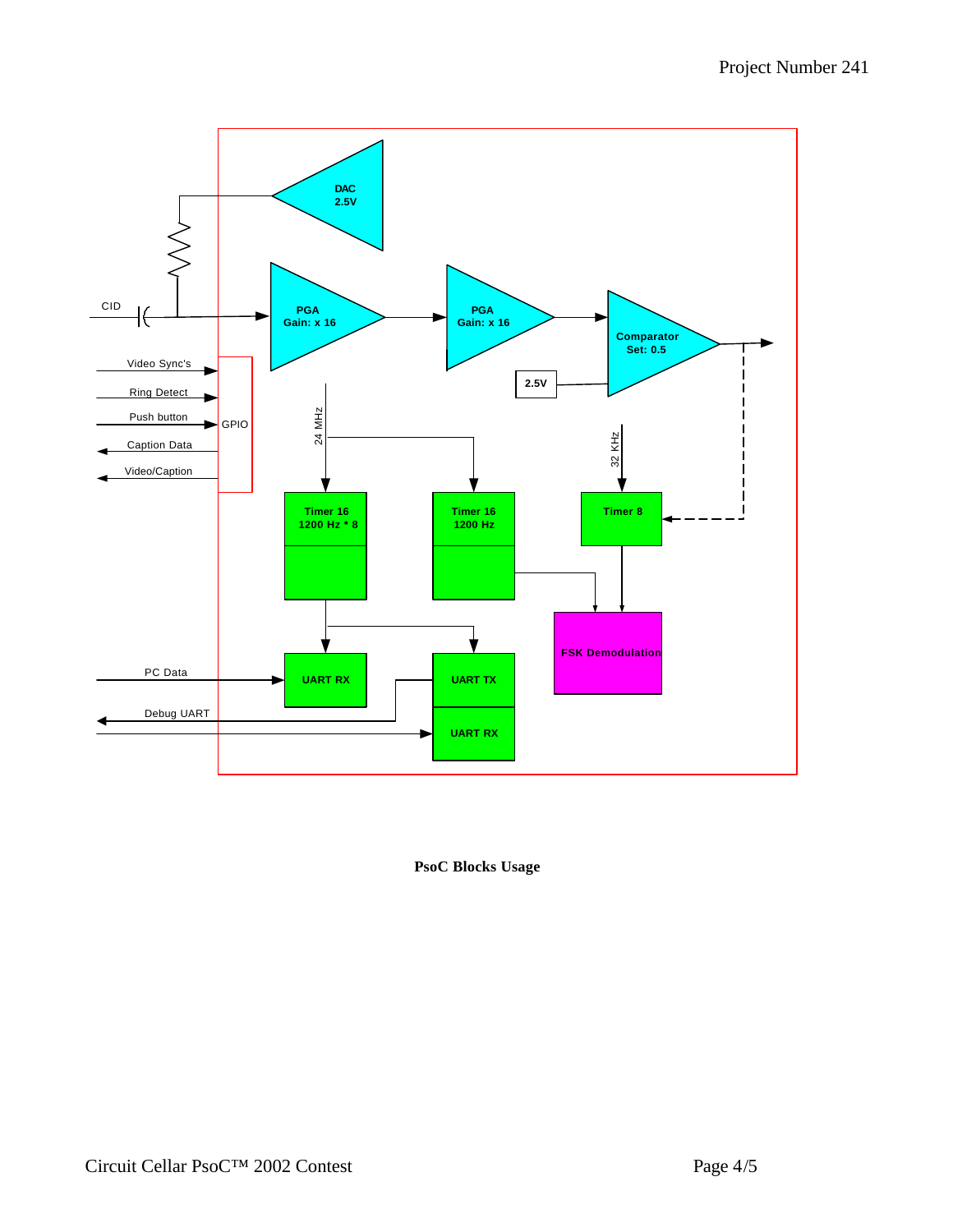

The board



**OnTV-21 at work**